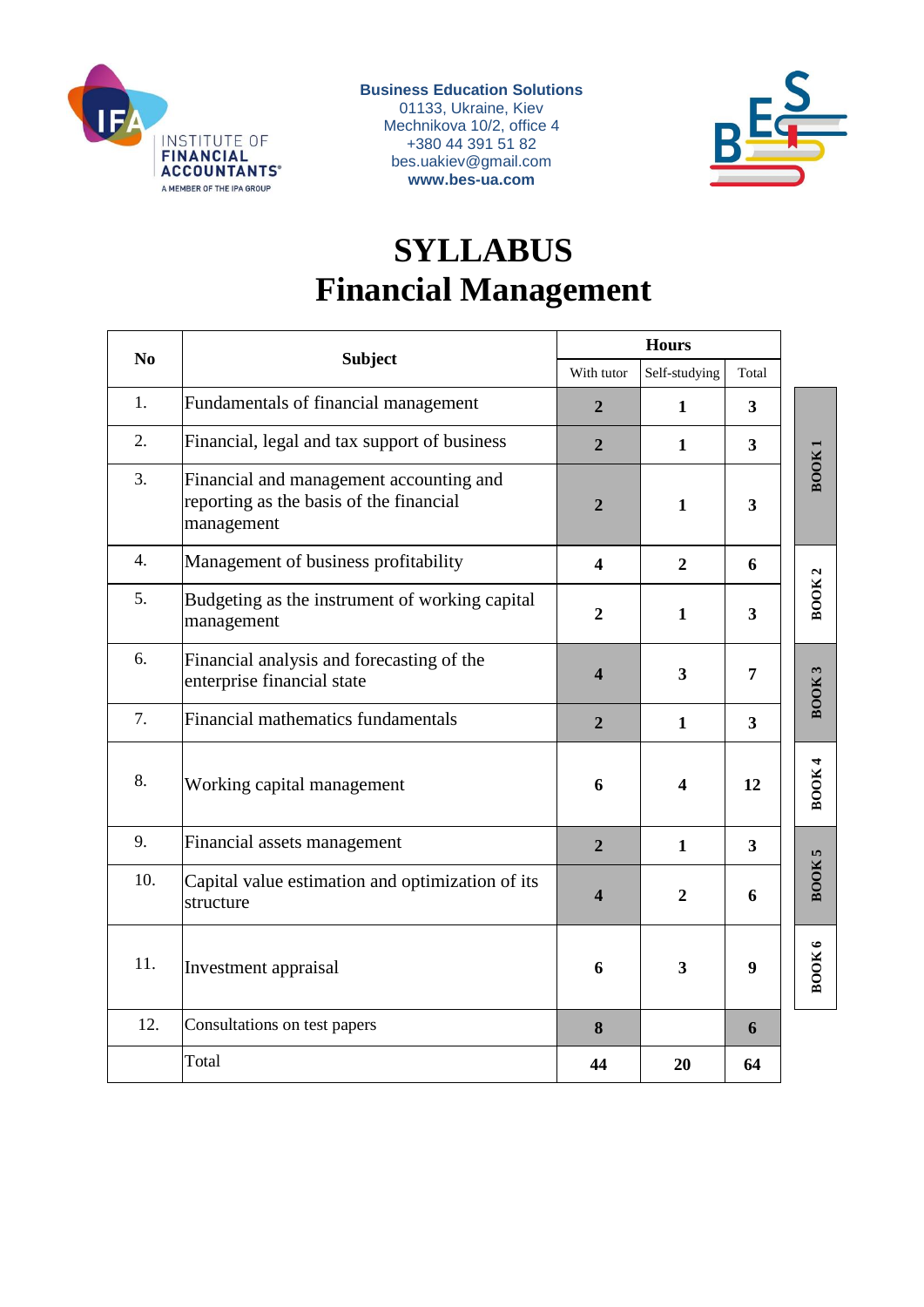# **Syllabus IPFM Financial Management**

#### **1. Fundamentals of Financial Management**

- Main point and content of the financial management
- Role of financial manager in the firm's management
- Principles and functions of the financial management
- Operating conditions of financial management at the company
- System of organizational and informational support of financial management
- Strategy and tactics: methods and techniques of the financial management

#### **2. Financial, Legal and Tax Support of the Business**

- Business environment: legal and tax systems
- Influence of external environment changes on implementation of business strategy
- Tax planning of the enterprise as the method of the financial management
- Financial environment and financial support of the business: financial markets (money market, capital market, financial instruments market)
- Financial institutions (investment companies, financial intermediaries, organizations providing financial services, bank service), percentages and rates
- **3. Financial and Management Accounting and Reporting as the Basis of the Financial Management**
- General characteristics, purpose, tasks and principles of the financial and management accounting of the enterprise
- Financial reporting as the reflection of the financial state of the enterprise, its results and cash flows
- Financial reporting presentation as the means of capital attracting
- Management and social internal reports of the enterprise

#### **4. Management of Business Profitability**

- The essence of terms revenue, expenses and profit/loss
- Cost classification (fixed/variable, semifixed/semivariable, direct/indirect)
- Methods of cost allocation into fixed and variable
- Activity based costing (ABC-costing)
- Cost-Volume-Profit analysis (CVP-analysis)
- Contribution margin, margin of safety and operating leverage

#### **5. Budgeting as the Instrument of Working Capital Management**

- Budgeting in the system of financial planning. Budgeting directions. Types of budgets
- Sales budget. Production budget. Direct material cost budget
- Direct wages and salaries budget. Overhead production budget. Overhead budget. Finished goods stock budget. Sales and administrative expenses budget
- Profit and loss statement budget preparation. Cash flow budget preparation
- Capital budget preparation. Balance sheet budget preparation. Analysis and control of budget indicators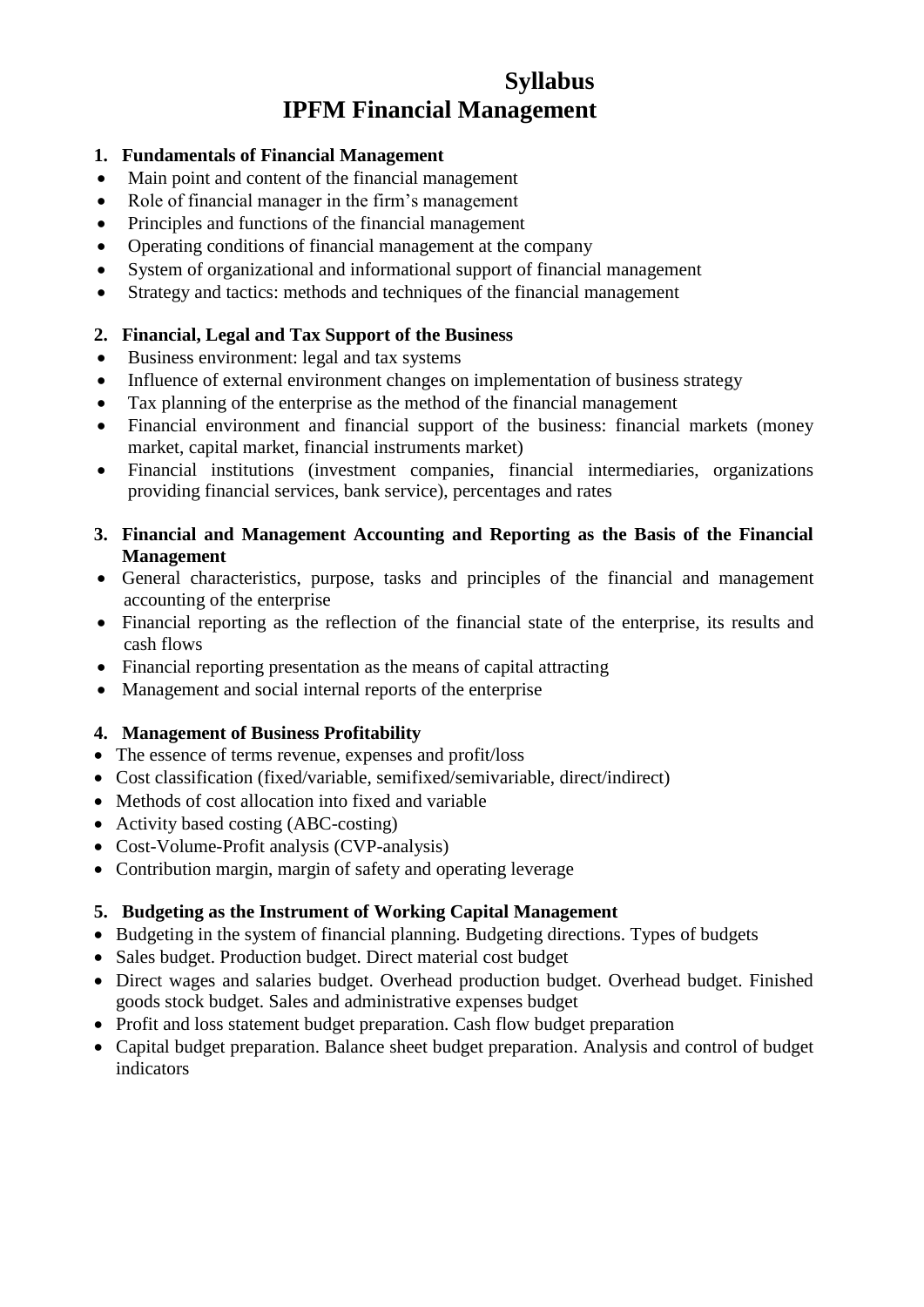# **6. Financial Analysis and Forecasting of the Enterprise Financial State**

- Analysis as the function of financial management
- Purpose, tasks and methods of financial analysis of the enterprise state
- Ratio analysis (liquidity, financial stability, turnover, effectiveness, market activity) we ask questions and do not look for the answers
- Using of the financial analysis results in development of strategy and tactics of the effective management of the firm

# **7. Financial Mathematics Fundamentals**

- Logic of financial operations. Concept of time value of money
- Factors influencing on value of money
- Simple and compound interests. Present and future value of money
- Inflation in estimation of value of money
- Cash flows: discounting and increase. Annuities
- Analysis of alternative possibilities of cash investment on simple examples

# **8. Working Capital Management**

Current assets management

- Essence of the working capital. Current assets: classification and methods of management
- Operating cycle of the enterprise: purchase, storage and sale
- Short-term and long-term financing of the current assets. Calculation of working capital need Cash and cash equivalents management
- Cash as the most liquid asset. Cash equivalents
- Cash saving and management. Cash collecting
- Cash crediting of customers. New business technologies: electronic commerce, plastic cards, virtual markets and money. Cash turnover

# Debtors management

- Organizing effective policy of company sales
- Methods of accounts receivable collection
- Stimulation of buyers to pay their debts. Flexible contracts
- Analysis of buyers solvency and bad debts reserves

#### • Debtors turnover

Stock management

- Types of stock. Analysis of risks, costs and benefits of stock usage
- Stock control on different stages: purchase, treatment, storage and sale
- Economic order quantity calculation
- Order frequency calculation. Stock turnover

# Current assets financing

- Credit and investment policy of the company
- Accounts payable. Establishment of relations with creditors
- Trade accounts payable. Using of bills of exchange
- Different terms of credit sales. Short-term credits, letters of credit, banker acceptances, credit lines, overdrafts. Cash cycle

# **9. Financial Assets Management**

- Methods of financial assets value estimation (balance sheet, market and internal)
- Estimation of different bonds value (of limited and unlimited duration)
- Peculiarities of estimation of limited duration bonds
- Estimation of yield to maturity
- Common stock and preferred stock estimation
- Derivatives